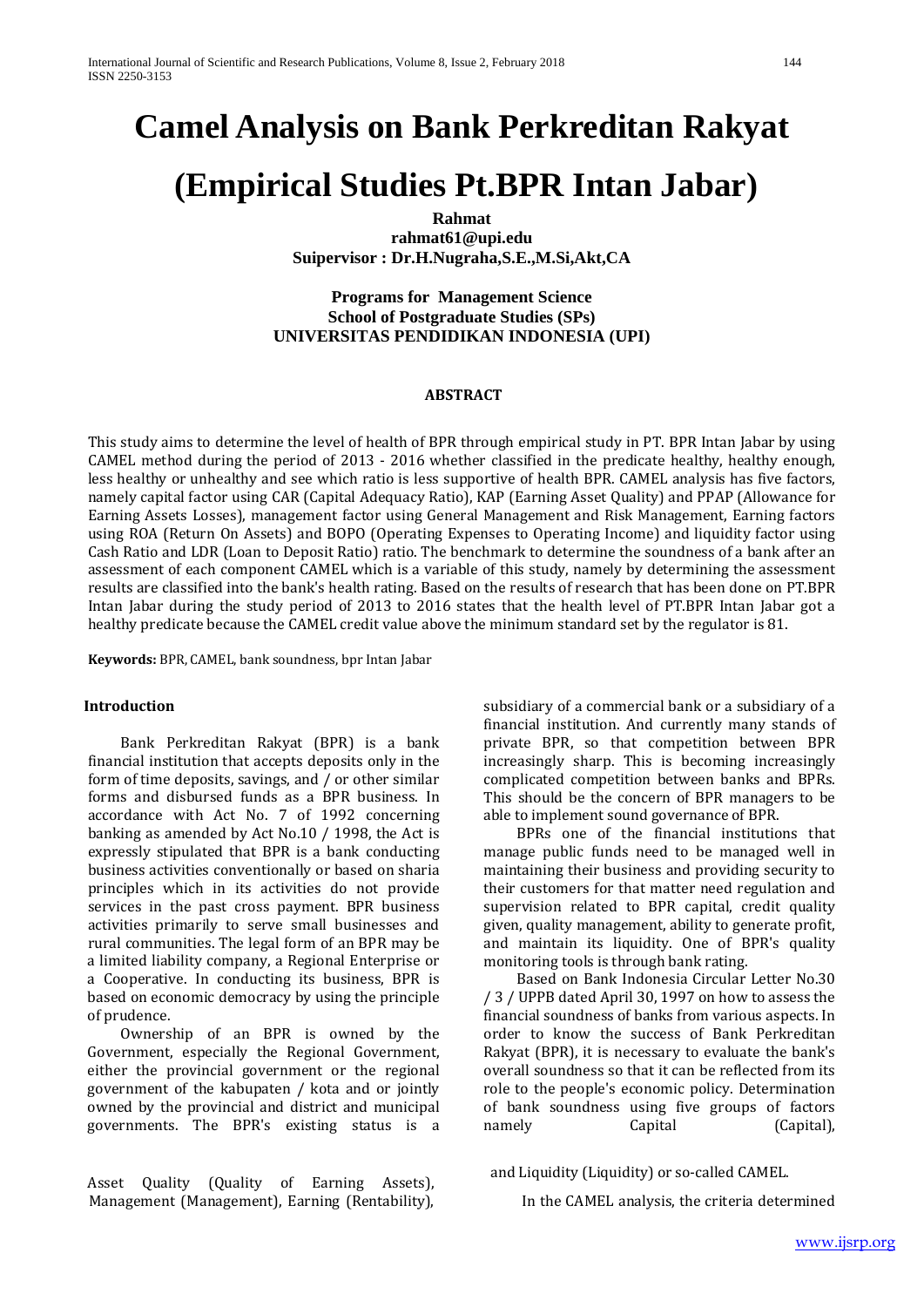by Bank Indonesia are about the percentage of financial performance that meets the requirements of the bank, the result of financial ratios used to assess the financial soundness of the bank to be declared healthy, and not harm or harm the parties concerned . From the bank soundness rating, it can be used as an evaluation of things that need to be done in the future so that the bank's performance can be improved and maintained according to the target of the banking and able to become a strong economic actor and able to provide services to its customers.

The success of a Bank Perkreditan Rakyatcan be reflected from its role in the people's economic policy. In order to know the success of Rural Bank, it is necessary to evaluate the health of your bank thoroughly. The results of financial ratios are used to assess the financial soundness of the bank in a period whether it reaches the target as it has been determined. Bank health has been required by the Banking Act. 7 Year 1992 article 29 paragraph (2), namely: Banks are required to maintain bank soundness in accordance with the provisions of<br>Capital Adequacy. Asset Ouality. Ouality Adequacy, Management, Profitability, and Liquidity as well as other aspects related to the business of the bank and shall conduct business activities with the principle of prudence. hatian.

Definition of Bank Health According to Cashmere (2008: 41) "Bank soundness can be defined as the ability of a bank to perform banking operations normally and able to meet all its obligations properly in ways that comply with applicable banking regulations."

From the background, the writer is interested in choosing and writing about the soundness of Rural Banks (BPR) is taken as the study material of researchers, because BPR is a banking company that has different characteristics compared with Commercial Bank. For that the author took the title "Analysis CAMEL at Bank Perkreditan Rakyat, empirical study at PT.BPR Intan Jabar Period 2013 - 2016.

#### **RESEARCH PURPOSES**

This study aims to determine the level of health of BPR is measured by CAMEL analysis covering aspects of capital, productive assets, management, earnings, and liquidity at BPR Intan Jabar year 2013-2015 and evaluate the results of BPR health rating assessment during the period of 2013-2015 whether

there is improvement BPR health or otherwise decreased quality. Based on financial information about BPR in general have the same problem, so this research can be made reference especially for BPR managers and application learning materials for academics.

#### **THEORETICAL REVIEW AND HYPOTHESES**

Definition of BPRs pursuant to the Law of the Republic of Indonesia No.10 of 1998 dated November 10, 1998 concerning banking, referred to as Bank Perkreditan Rakyat(BPR) is a bank conducting conventional business activities or based on Sharia Principles which in its activities do not provide services in payment traffic . BPR business raises funds from the public in the form of deposits in the form of time deposits, savings, and / or other similar forms.

Decree of the Board of Managing Directors of Bank Indonesia Number 30/12 / KEP / DIR dated April 30, 1997 on Procedures for Rating of Bank Perkreditan RakyatHealth Rating. Bank soundness is basically assessed by qualitative approach to various aspects that affect the condition and development of a Bank. Qualitative approach is done with the assessment of capital factors, the quality of productive assets, management, Earning / rentability, and liquidity. Each factor assessed consists of several components.

Definition of Bank Health According to Veithzal Rivai (2007: 118) "Bank soundness is a bank that can carry out its functions properly, which can maintain and maintain public trust, can perform intermediation function, the government in implementing various policies, especially monetary policy".

Understanding of the bank's health is a very wide limitation, because the health of the bank covers the health of a bank to carry out its entire banking activities.

The purpose of the Bank's Health Assessment is as a benchmark for management to determine whether bank management is in line with sound banking principles, prudential principles and in accordance with Bank Indonesia regulations, the rules of the Financial Services Authority and applicable laws and regulations including internal provisions the bank in question. Benchmark for determine the direction of coaching and bank development both individually and to support the national banking as a whole.

# **FINANCIAL PERFORMANCE OF BANK**

According Irham Fahmi (2011: 2) financial performance is an analysis conducted to see how far a company has implemented by using the rules of financial implementation properly and correct whether bank management is in line with sound banking principles, prudential principles and in accordance with Bank Indonesia regulations, the rules of the Financial Services Authority and applicable laws and regulations including internal provisions the bank in question. Benchmark for determine the direction of coaching and bank development both individually and to support the national banking as a whole.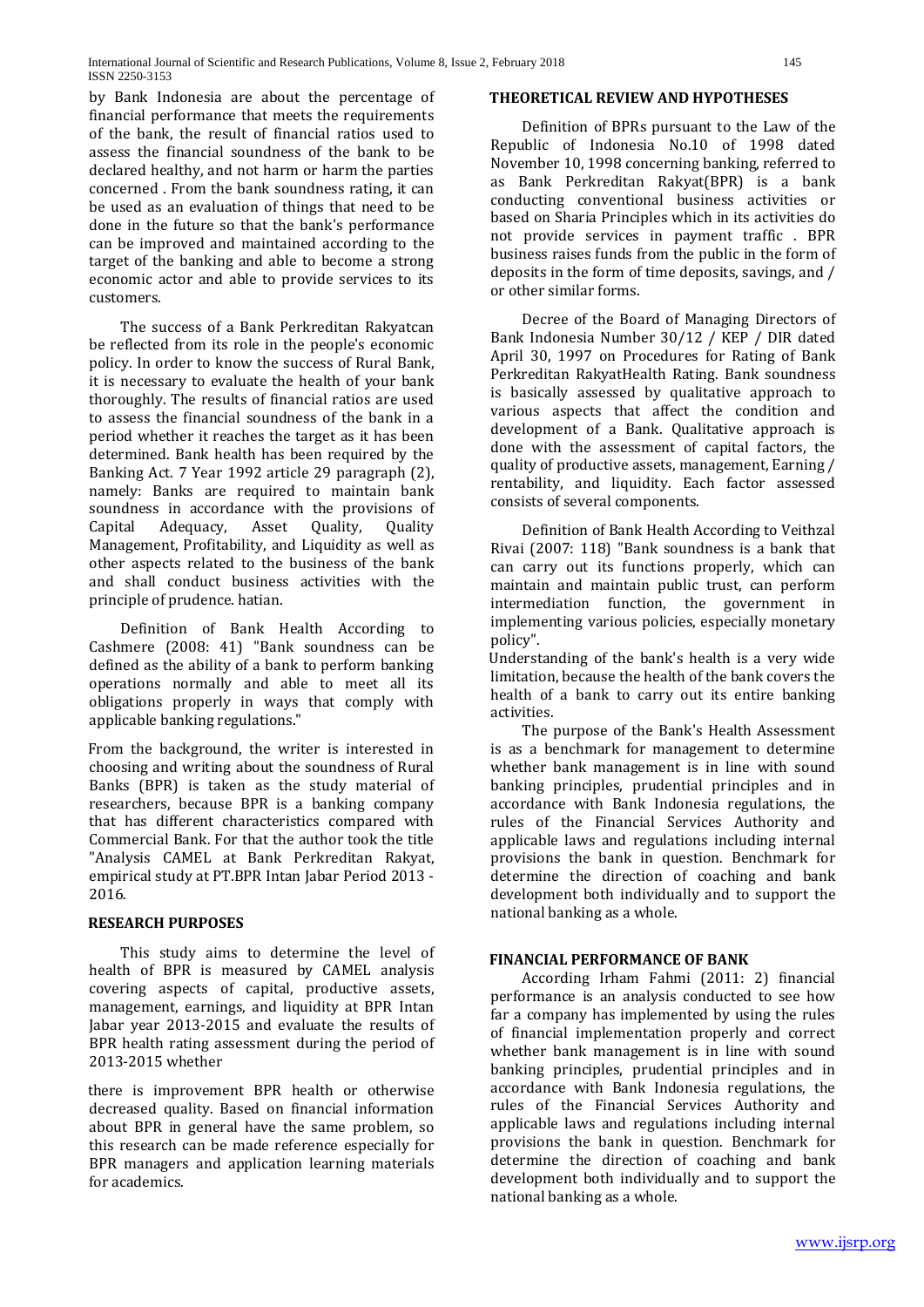#### **FINANCIAL PERFORMANCE OF BANK**

According Irham Fahmi (2011: 2) financial performance is an analysis conducted to see how far a company has implemented by using the rules of financial implementation properly and correctly.

The bank's financial performance is a description of the bank's financial condition for a certain period, whether it involves the fund raising aspect or channeling the fund which is usually measured by capital adequacy indicator, liquidity, and bank profitability.

#### **BANK HEALTH LEVEL**

 Based on Decree of Bank Indonesia Number 30/12 / KEP / DIR dated April 30, 1997 on Procedure of Rating of BPR Health Level The bank's health level can be assessed from several indicators. One of the first indicators used as the basis for valuation is the financial statements of the bank concerned. To assess the performance of banking companies are generally used five aspects of the assessment, namely (1) Capital, (2) Asset, (3) Management, (4) Earning, and (5) Likuidity commonly called CAMEL.

#### **IMPLEMENTATION CAMEL METHOD**

(1) The valuation of the capital factor is based on the ratio of capital to Risk Weighted Assets (ATMR) as stipulated in Decree of the Board of Managing Directors of Bank Indonesia Number 26/20 / KEP / DIR regarding the Minimum Capital Requirement for Banks and Circular Letter of Bank Indonesia Number 26 / 2 / BPPP on the Minimum Capital Requirement for Banks for Rural Banks dated May 29, 1993. (2) The assessment on the fulfillment of KPMM is stipulated as follows: a. KPMM's 8% fulfillment is rated "Healthy" with credit score of 81, and for every 0.1% increase of KPMM fulfillment of 8% credit score plus 1 to maximum 100; b. KPMM fulfillment less than 8% to 7.9% was given "Less Healthy" rating with 65 credit score, and for 0.1% decrease of KPMM fulfillment of 7.9% credit score minus 1 to minimum 0;

Asset Quality (1) Assessment of the factor of Earning Assets Quality (KAP) is based on 2 ratios, namely: a. Productive Assets Ratio Classified to Earning Assets; b. The Earning Assets Ratio established by the Bank against Allowance for Earning Assets Losses which must be established by the Bank. (2) Classified Earning Assets and Allowance for Earning Assets Losses that must be established are in accordance with the provisions stipulated in Decree of the Board of Managing Directors of Bank Indonesia Number 26/22 / KEP / DIR and Bank Indonesia Circular Letter Number 26/4 / BPPP regarding Earning Assets Quality and Allowance for Possible Losses on Earning Assets dated May 29, 1993, as amended by Decree of the Board of Managing Directors of Bank Indonesia Number 26/167 / KEP / DIR and Bank Indonesia Circular Letter Number 26/9 / BPPP concerning Completion of the Allowance for Possible Losses on Earning Assets on March 29, 1994. (3) Productive

Assets Ratios Classified to Earning Assets of 22.5% or more are given a credit score of 0 and for each 0.15% decrease starting from 22.5% credit score plus 1 with maximum of 100 (4) Allowance for Earning Assets Losses established by Banks against Allowance for Possible Losses on Earning Assets that must be paid tuk by Bank 0% is given a credit score of 0 and for every 1% increase starting from 0

credit score plus 1 with maximum 100.<br>Management (1) The assessment Management (1) The assessment of management factors includes 2 (two) components, namely general management and risk management, using questionnaires / statements as referred to in Appendix 32 of this Decree. (2) The number of questions / statements is set to 25 which consists of 10 management questions / statements and 15 risk management questions / statements. (3) Scale of assessment for each question / statement set between 0 samapai to 4 with criteria: a. A value of 0 represents a weak condition; b. The values 1, 2, and 3 reflect the intermediate conditions; c. Value 4 reflects good conditions.

Earning (Rentability) (1) The valuation of profitability factor is based on 2 (two) ratios: a. Ratio of Pre-Tax Profits in the last 12 months against the average Business Volume in the same period; b. Ratio of Operating Expenses in the last 12 months to Operating Income in the same period (2) Pre-Tax Profit Ratio in the last 12 months against Average Business Volume in the same period 0% or negative is given a credit score of 0 and for every increase of 0.015% starting from 0% credit score plus 1 with maximum 100. (3) Operating Cost Ratio in the last 12 months against Operating Income in the same period of 100 % or more given a credit score of 0 and for each decrease of 0.008% credit score plus 1 with maximum 100.

Liquidity (1) Assessment of liquidity factor is based on 2 (two) ratios: a. Liquid Equity Ratio against Current Debt b. Credit Ratio to Funds Received by Bank. (2) Liquid Instruments include cash and plantings in other banks in the form of savings minus the savings of other banks at the Bank. (3) Current Liabilities include Immediate Liabilities, Savings and Deposits. (4) Credit includes: a. Loans extended to the public are reduced by the syndicated credit portion financed by other banks; b. Planting to other banks, in the form of loans extended over a period of more than 3 (three) months, c. Planting to other banks, in the form of credit in the context of syndicated loans. (5) The Funds Received include: a. Deposits and community savings; b. Loans from other non-bank maturities of more than 3 (three) months (excluding subordinated loans); c. Deposits and loans from other banks with maturities of more than 3 months; d. Core capital; and e. Loan Capital. (6) The ratio of Liquid Equity to Current Debt of 0% is given a credit score of 0 and for every increase of 0.05% of credit score plus 1 with maximum 100. (7) Loan Ratio to Funds Received by Bank as referred to in paragraph (1) letter b of 115% or more is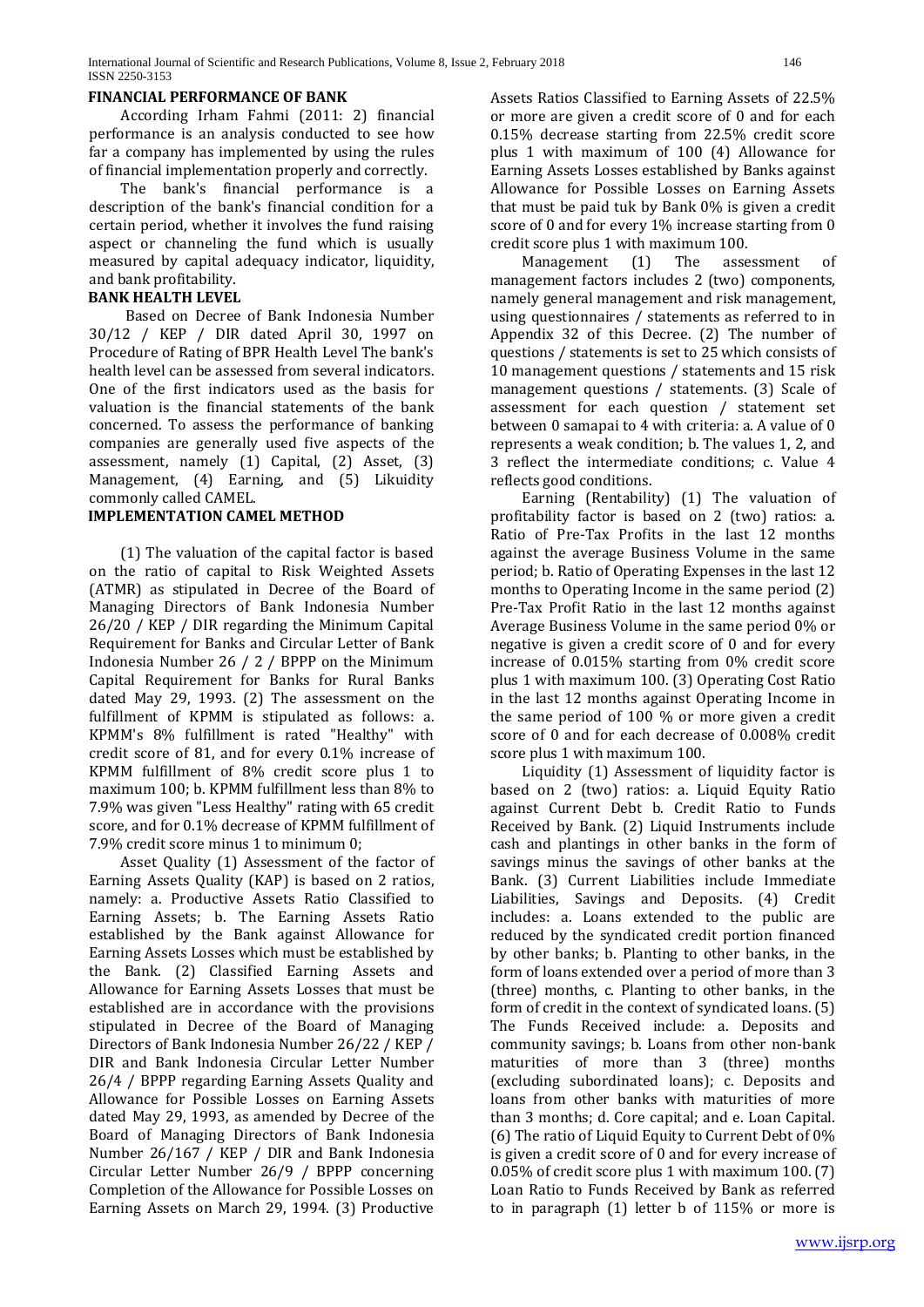given a credit score of 0 and for every 1% decrease starting from the ratio of 115% credit score plus 4 with maximum 100.

Implementation of other provisions, In accordance with Paragraph 37 paragraph (3) the implementation of the provision in which sanction is related to the rating of Bank soundness is a violation of the provisions of the Legal Lending Limit (BMPK). Violations of LLL requirements are calculated based on the cumulative number of LLL violations to individual debtors, group debtors and parties related to the Bank, to the Bank's capital. Violation reduces the credit score of the result of the health rating by calculating: a. For any violation of LLL, the credit value is reduced by 5; and b. For every 1% of LLL violation the credit score is reduced again by 0.05 to a maximum of 10

The result of the assessment, On the basis of the credit value of the factors assessed obtained the combined credit score. The combined credit value after deducted by the credit score obtained by the result of the health rating. Assessment of health level is determined in 4 categories of Bank soundness level as follows: a. A credit score of 81 to 100 is given a Healthy predicate. b. Credit scores of 66 to less than 81 are labeled Fairly Healthy. c. A credit score of 51 to less than 66 is labeled Less Healthy. d. A credit score of 0 to less than 51 is not labeled Unhealthy.

Based on the explanation, the hypothesis to be tested is the assessment of Capital, Asset Quality, Management, earnings / earnings and liquidity in accordance with the classification, ie healthy BPR, BPR healthy enough, less healthy BPR or unhealthy BPR.

#### **RESEARCH METHODS**

According Sugiyono (2003) Descriptive research, is a study conducted to determine the value of independent variables, either one or more<br>variables (independent) without making (independent) without making<br>or connect with other comparisons. variables.According to Sugiyono (2003) there is also quantitative research. Quantitative research, is a study by obtaining data in the form of numbers, or qualitative data that is suspected.

This type of research is a type of quantitative

## 3. Management

Management Assessment is divided into two groups: the general management group and the risk management group.

Management factor assessment includes general management and risk management, which consists of 25 aspects, namely; 10 aspects of general management and 15 aspects of risk The scoring scale for each management question is rated 0 to 4 with criteria: 1) Value 0 weak condition, 2) Value 1,2,3 condition between, and 3) Value 4 good condition. Furthermore, from the sums obtained on the 25

descriptive analysis, ie data measured in a numerical scale (number). Based on the source, the data used in this study is secondary data. Secondary data is data obtained from sources other than the respondents who are subjected to research and usually in the finished form, have been collected and processed by other parties. Secondary data in this research that is, financial report of PT. Bank Perkreditan Rakyat Diamond Jabar in the period 2013 to 2016 in the form of Balance Sheet, Income Statement, and collectivity data productive assets.

#### **RESEARCH VARIABLE**

Variable in this research is to measure the health of Bank Perkreditan Rakyat(BPR) with the guidance of the Decree of Board of Directors of Bank Indonesia Number: 30/12 / KEP / DIR dated 30 April 1997 covering CAMEL factor. Factors reviewed are:

1.Capital

Capital in this case is measured by Capital Adequacy Ratio (CAR) which is the ratio of ratio between total capital and Risk Weighted Assets (RWA). The ratio can be calculated by the following formula:

| $CAR =$ | Tier One Capital+Tier two Capital | x 100% |
|---------|-----------------------------------|--------|
|         | <b>Risk Weighted Assets</b>       |        |
|         | ) Accot Auality                   |        |

2.Asset Quality

Asset Quality (Asset Quality Aspect) is to assess the types of assets owned by the bank. Asset valuation must comply with Bank Indonesia regulations by comparing earning assets classified with earning assets. Then the allowance for earning assets losses on earning assets is classified. The ratio can be formulated as follows:

a. Earning Assets Quality

| Bad Debt                   | <b>Classified Productive Asset</b>      |        |
|----------------------------|-----------------------------------------|--------|
| Ratio =                    | <b>Total Productive Asset</b>           | x 100% |
| <b>Calculation of PPAP</b> |                                         |        |
| Provisi =                  | provision for bad and<br>doubtful debts | x100%  |
|                            | Provision for loan losses               |        |
|                            |                                         |        |

questions / statements will be obtained credit score. The formulation of management factor is: Management Ratio = General Management + Risk Management

4. Earning

Earning (Rentability) is a measure of the ability of banks to increase its profit whether each period or to measure the level of business efficiency and profitability achieved bank tersebut.Bank healthy<br>bank is measured by the increasing increasing rentabilitas.Bank Indonesia assess the condition of bank rentability in Indonesia is based on two indicators, among others: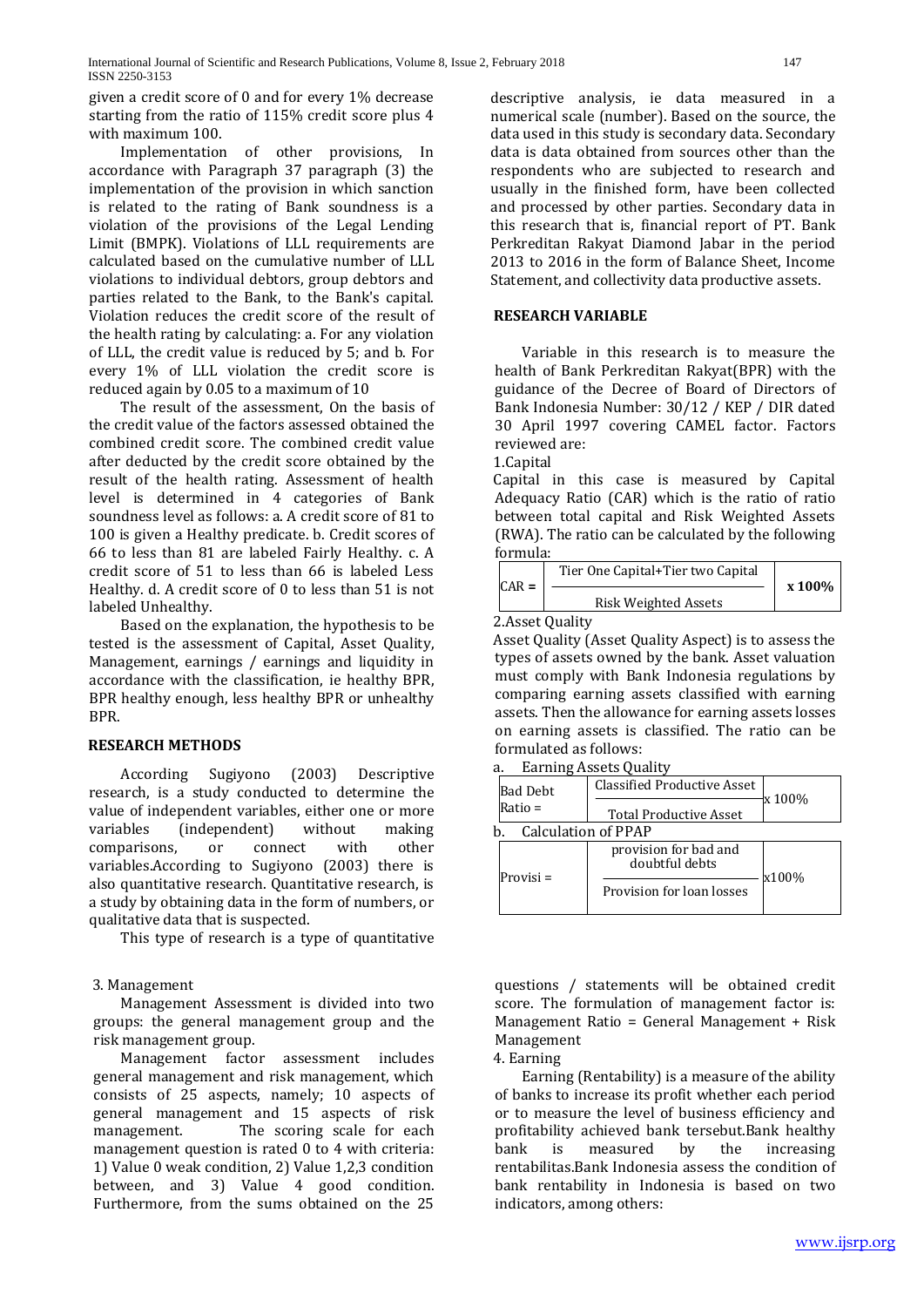|         | Net Profit before Tax |               |
|---------|-----------------------|---------------|
| $ROA =$ |                       | <b>x</b> 100% |
|         | <b>Total Assets</b>   |               |

b. Operational Efficiency Ratio (REO) / BOPO

| Ratio    | <b>Operating Expense</b> |         |
|----------|--------------------------|---------|
| $BOPO =$ | Operating Income         | x 100\% |

### 5. Liquidity

Liquidity is an assessment of the bank's management capability in providing sufficient funds to meet all its obligations and commitments already incurred to its customers at any time. The assessment of quantitative and caulitative approaches to the liquidity factor, among others, is done through the evaluation of the components such as Cash Ratio (CR) and Loan to Deposit Ratio (LDR). The liquidity element judgment is based on two ratios:

a. Cash Ratio Formula

| <i>Cash Ratio</i> ( $CR$ ) = | Liquid assets       | x 100% |
|------------------------------|---------------------|--------|
|                              | Current liabilities |        |

b. LDR formula

|         | Credit/Loan      |        |
|---------|------------------|--------|
| $LDR =$ | Third Party Fund | x 100% |

## **RESEARCH RESULT AND DISCUSSION**

#### Brief History of PT BPR Intan Jabar **History of Establishment - 1973**

In 1973 Garut established a Financial Institution under the name of Lembaga Perkreditan Kecamatan (LPK) Based on the Decree of the Governor of West Java No. 446 / A.III / SK / 1973 on the Establishment of Sub-district Credit Institution (Lembaga Pengreditan Kecamatan / LPK) in West Java Province.

#### **Business Entity Changes - 1998**

On July 31, 1998 PD. LPK in Garut Regency changed its status to PD. LPK BPR pursuant to Decree of the Minister of Finance of the Republic of Indonesia Number KEP-467 / KM.17 / 1998 concerning the Granting of Business License as Bank Perkreditan Rakyatto Regional Bank Rural Credit Institution of Garut Kota Sub-district.

#### **Merger Process - 2010**

In 2010 the Merger process began on 7 (seven) PDs. BPR LPK in Garut Regency, Furthermore, on October 3, 2011 PD. BPR LPK in Garut Regency obtained permission from the Deputy Governor of Bank Indonesia Number 13/7 / KEP.DPG / 2011 on the granting of Business Merger / Merger Permit to

7 (seven) PD. BPR LPK becomes PD. BPR LPK Garut Kota and commenced operations on December 27, 2011.

## **Changes in Legal Entity and Name - 2014**

Background by West Java Provincial Regulation No. 10 of 2014 on Changes in Legal Entities of Regional Companies of Rural Banks of Merged Outcomes In Garut Regency, Subang Regency, Cianjur Regency and Tasikmalaya Regency became Limited Liability Company, on December 11, 2014 a Company was established Limited under the name PT. BPR Intan Jabar, in accordance with the Deed of Establishment of Limited Liability Company number 47 dated December 11, 2014 and has been approved by the Minister of Justice and Human Rights of the Republic of Indonesia in accordance with the Decree of the Minister of Justice and Human Rights No. AHU-39238.40.10.2014 dated December 11, 2014

Approval of Establishment of Limited Liability Company PT. BPR Intan Jabar with call name bij.

Transformation changes the form of legal entity and the name of the PD. BPR LPK Garut Kota become PT. BPR Intan Jabar has obtained operational permission from the Financial Services Authority on May 22, 2015 based on the Decree of the Head of

Regional 2 West Java No. Kep-21 / KR.2 / 2015 regarding the Transfer of Business License to Change of Legal Entity of PD. BPR LPK Garut Kota To PT. BPR Intan Jabar and Decision of Regional Head 2 West Java No. Kep-22 / KR.2 / 2015 on Determination of Business License Usage in the Name of PD. BPR LPK Garut Kota Becoming a Business License on behalf of PT. BPR Intan Jabar and officially start operating on June 5, 2015.

| Tabel 1                                                                |                                                                                                                                |            |  |  |  |  |  |  |
|------------------------------------------------------------------------|--------------------------------------------------------------------------------------------------------------------------------|------------|--|--|--|--|--|--|
| <b>FACTORS OF WEIGHT COMPONENTS</b>                                    |                                                                                                                                |            |  |  |  |  |  |  |
| <b>FACTOR</b>                                                          | <b>COMPONENT</b>                                                                                                               | WEIGHT     |  |  |  |  |  |  |
| 1. Capital                                                             | Ratio Capital To RWA                                                                                                           | 30%        |  |  |  |  |  |  |
| 2. Assets Quality                                                      | Classified Productive<br>a.<br>Asset To Total<br><b>Productive Asset</b><br>Provision for Classified<br>b.<br>Productive Asset | 25%<br>5%  |  |  |  |  |  |  |
| 3. Management                                                          | a.<br>General Management<br>b.<br>Risk Management                                                                              | 10%<br>10% |  |  |  |  |  |  |
| 4. Earning                                                             | Return On Asset (ROA)<br>a.<br>Operating Expense to<br>b.<br>Operating Income                                                  | 5%<br>5%   |  |  |  |  |  |  |
| Cash Ratio<br>a.<br>5. Liquidity<br>b.<br>Loan to Deposit Ratio        |                                                                                                                                | 5%<br>5%   |  |  |  |  |  |  |
| Indonesia<br>Number<br>Bank<br>Source<br>Decree.<br>30/12/KEP/DIR 1997 |                                                                                                                                |            |  |  |  |  |  |  |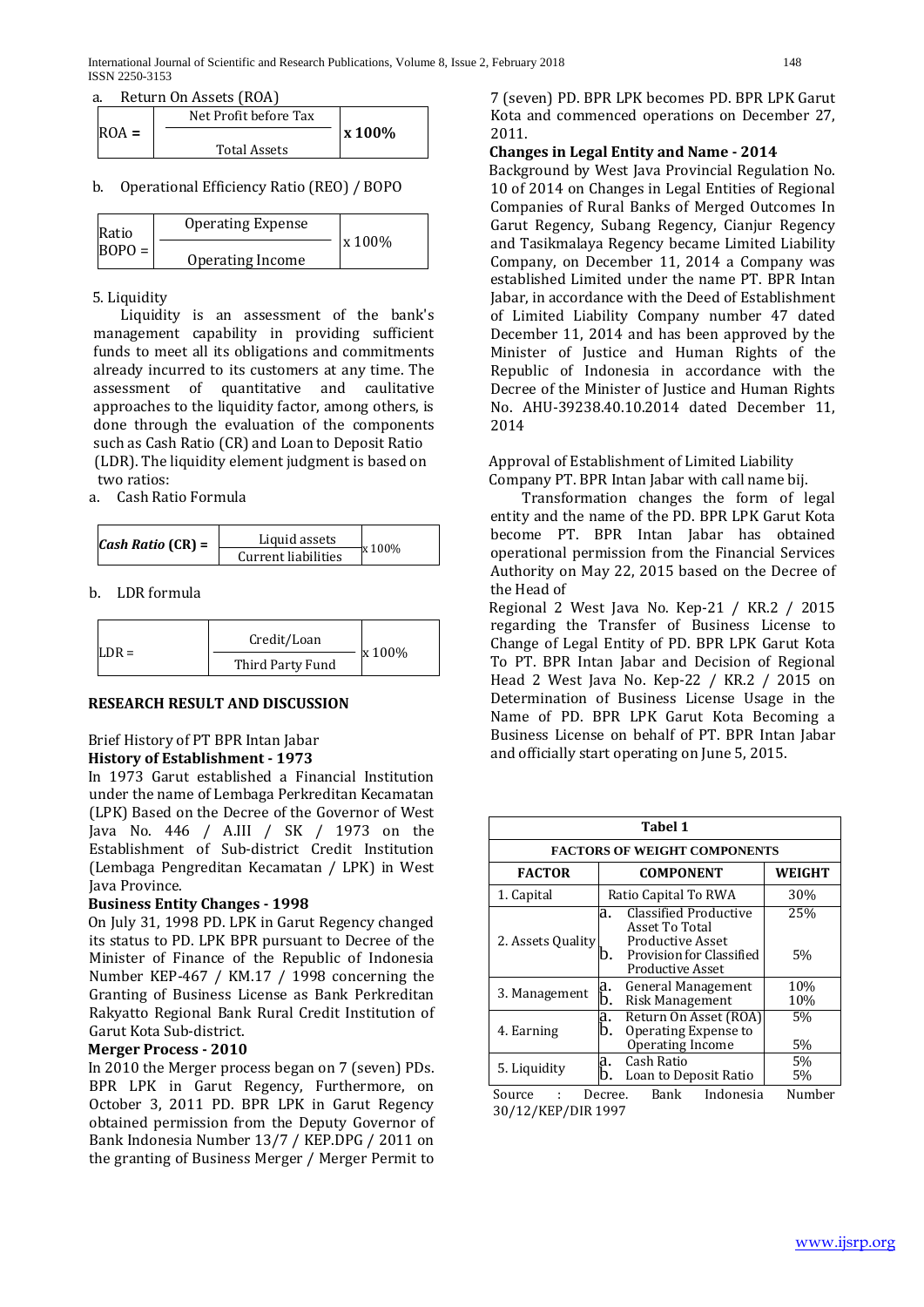|                  | KRITERIA TINGKAT KESEHATAN BANK   |                                         | 2013    | 2014    | 2015    | 2016    |
|------------------|-----------------------------------|-----------------------------------------|---------|---------|---------|---------|
| I.               | <b>CAPITAL</b>                    |                                         |         |         |         |         |
|                  | $CAR =$                           | <b>Total Capital</b>                    | 20.878  | 25.309  | 27.869  | 28.341  |
|                  |                                   | <b>Risk Weight Assets</b>               | 81.508  | 102.438 | 118.663 | 140.148 |
| II.              |                                   | <b>ASSETS PRODUKTIVE QUALITY</b>        |         |         |         |         |
|                  | Assets                            | <b>Classifiled Productive Asset</b>     | 3.471   | 4.915   | 5.684   | 6.867   |
|                  | Quality=                          | <b>Total Produktive Asset</b>           | 98.555  | 124.102 | 149.369 | 171.574 |
|                  | Provision=                        | Provision for bad and<br>doubtful debts | 845     | 1.894   | 3.117   | 2.890   |
|                  |                                   | Provision for Loan losses               | 845     | 1.894   | 3.117   | 2.890   |
| III.             | <b>MANAGEMENT QUALITY</b>         |                                         |         |         |         |         |
|                  | General                           | Weight 40 %                             | 23      | 25      | 27      | 33      |
|                  | Management                        |                                         |         |         |         |         |
|                  | Risk                              | Weight 60 %                             | 34      | 38      | 40      | 52      |
|                  | Management                        |                                         |         |         |         |         |
|                  |                                   |                                         | 57      | 63      | 67      | 85      |
| IV.              | EARNING/RENTABILITAS              |                                         |         |         |         |         |
|                  | $ROA=$                            | Net Profil before Tax                   | 3.104   | 3.692   | 3.709   | 4.575   |
|                  |                                   | <b>Total Asset</b>                      | 103.333 | 132.047 | 157.114 | 180.164 |
|                  | $BOPO=$                           | <b>Operating Expense</b>                | 16.733  | 22.224  | 26.476  | 30.758  |
|                  |                                   | Operating Income                        | 19.848  | 26.089  | 30.320  | 35.743  |
|                  | $NIM=$                            | Net Interest Income                     | 12.909  | 16.319  | 16.335  | 18.558  |
|                  |                                   | <b>Avarage Earning Assets</b>           | 98.805  | 126.858 | 149.369 | 171.574 |
|                  | $ROE =$                           | Net Profit after tax                    | 2.422   | 2.854   | 2.855   | 3.510   |
|                  |                                   | <b>Total Equity</b>                     | 19.987  | 24.029  | 26.386  | 26.404  |
| V.               | <b>LIQUIDITY</b>                  |                                         |         |         |         |         |
|                  | <b>CASH</b>                       | <b>Liquid Assets</b>                    | 8.399   | 12.326  | 11.856  | 12.019  |
|                  | RATIO=                            | <b>Current liabilities</b>              | 44.208  | 51.764  | 63.903  | 83.984  |
|                  |                                   | Loan / Credit                           | 89.248  | 112.282 | 132.755 | 157.780 |
| $\sim$<br>$\sim$ | $LDR =$<br>$\sim$<br>$\mathbf{r}$ | Third Party Fund<br>$\sim$ 1.4 $\sim$   | 101.437 | 129.752 | 150.004 | 168.856 |

Source: Processed from Financial Statement and its ttachment

#### **DATA ANALYSIS**

Descriptive analysis presented data component ratio used in calculation of capital ratio, asset, management, earnings and liquidity (CAMEL) based

on letter Decree of Director of BI No.30 / 12 / KEP / DIR 1997, at PT.BPR Intan Jabar period year 2013- 2016. Successively presented in the results of the respective assessment of each ratio are as follows:

| No. | Factor                          | Year      |       |           |       |           |       |              |       |
|-----|---------------------------------|-----------|-------|-----------|-------|-----------|-------|--------------|-------|
| urt | <b>CAMEL</b>                    | 2013      |       | 2014      |       | 2015      |       | 2016         |       |
|     | Yang dinilai                    | Rasio (%) | Nilai | Rasio (%) | Nilai | Rasio (%) | Nilai | Rasio $(\%)$ | Nilai |
| 1.  | CAPITAL (30%)                   |           |       |           |       |           |       |              |       |
| a.  | CAR                             | 25,61     | 30    | 24,71     | 30    | 23.49     | 30    | 20,22        | 30    |
| 2.  | <b>ASET OUALITY (30%)</b>       |           |       |           |       |           |       |              |       |
| a.  | <b>Asset Productive Quality</b> | 3,52      | 25    | 3,96      | 25    | 3.80      | 25    | 4.00         | 25    |
| b.  | Provision                       | 845       | 5     | 1.894     | 5     | 3.117     | 5     | 2.890        | 5     |
| 3.  | MANAJEMEN (20%)                 |           |       |           |       |           |       |              |       |
| a.  | General Management              | 23        | 5,75  | 25        | 6,25  | 27        | 6,75  | 33           | 8,25  |
| b.  | Risk Management                 | 34        | 5,67  | 38        | 6,33  | 40        | 6,67  | 52           | 8,67  |
| 4.  | <b>EARNING (10%)</b>            |           |       |           |       |           |       |              |       |
| a.  | <b>ROA</b>                      | 3,00      | 5     | 2,80      | 5     | 2,36      | 5     | 2,54         | 5     |
| b.  | REO/BOPO                        | 84,31     | 5     | 85,18     | 5     | 87,32     | 5     | 86,06        | 5     |
| 5.  | LIKUIDITAS (10%)                |           |       |           |       |           |       |              |       |
| a.  | Cash Ratio                      | 19,00     | 5     | 23,81     | 5     | 15,55     | 5     | 14,31        | 5     |
| b.  | LDR                             | 87,98     | 5     | 86,54     | 5     | 88,50     | 5     | 93,44        | 5     |
|     | Nilai kredit akhir              |           | 91.42 |           | 92,58 |           | 93,42 |              | 96,92 |

 **Tabel 3 Health Level Based CAMEL Comparative 2013-2016**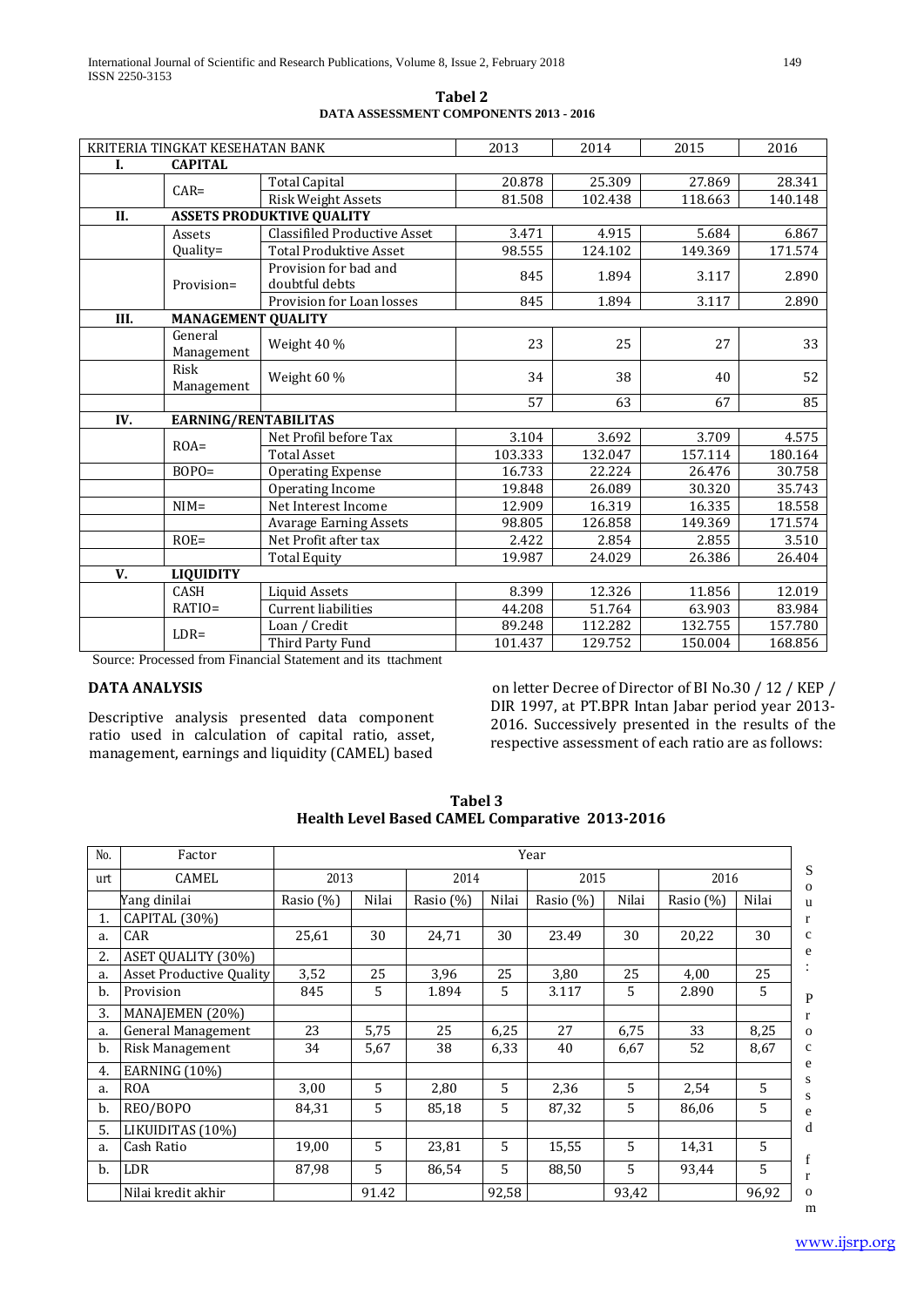Financial Statement and its ttachment

|                | <b>CAMEL rating criteria</b> |                                             |                                                                                                                                             |                                                                                       |  |  |  |  |
|----------------|------------------------------|---------------------------------------------|---------------------------------------------------------------------------------------------------------------------------------------------|---------------------------------------------------------------------------------------|--|--|--|--|
| N <sub>0</sub> | <b>CAMEL</b>                 | Nama Rasio                                  | Skala Rasio                                                                                                                                 | Predikat                                                                              |  |  |  |  |
| $\mathbf{1}$   | Capital                      | CAR                                         | $\geq 8.0 \%$<br>$> 7.9 \% - 6.0 \%$<br>$\geq 6.5\% - 7.9\%$<br>$< 6.5\%$                                                                   | Sound<br>Sound enough<br>Sound Less<br>Unsound                                        |  |  |  |  |
| $\overline{2}$ | <b>Asset Quality</b>         | a. KAP<br>b. PPAP                           | $0.00\%$ - $\leq 10.35\%$<br>$>10,35\%$ - $\leq 12,60\%$<br>$>12,60\% - \leq 14,85\%$<br>$>14,85\%$<br>$81 - 100$<br>$66 - 81$<br>$51 - 56$ | Sound<br>Sound enough<br>Sound Less<br>Unsound<br>Sound<br>Sound enough<br>Sound Less |  |  |  |  |
|                |                              |                                             | $0 - 51$                                                                                                                                    | Unsound                                                                               |  |  |  |  |
| 3              | Management                   | a. General Management<br>b. Risk Management | $81 - 100$<br>$66 - 81$<br>$51 - 66$<br>$0 - 51$                                                                                            | Sound<br>Sound enough<br>Sound Less<br>Unsound                                        |  |  |  |  |
| $\overline{4}$ | <b>Earning Ability</b>       | a. ROA                                      | $>1.215\%$<br>$\geq$ 0,999 % - < 1,215 %<br>$\geq$ 0,765 % - < 0,999 %<br>$< 0.765 \%$                                                      | Sound<br>Sound enough<br>Sound Less<br>Unsound                                        |  |  |  |  |
|                |                              | b. BOPO                                     | $\leq 93,52$<br>$> 93,52 - 94,72$<br>$> 94,72 - 95,92$<br>> 95,92                                                                           | Sound<br>Sound enough<br>Sound Less<br>Unsound                                        |  |  |  |  |
| 5              | Liquidity                    | a. Cash Ratio                               | $> 4.05\%$<br>$\geq$ 3,30 % - < 4,05 %<br>$\geq$ 2,55 % - < 3,30 %<br>$< 2,55\%$                                                            | Sound<br>Sound enough<br>Sound Less<br>Unsound                                        |  |  |  |  |
|                |                              | b. LDR                                      | $\leq 94.75$<br>$> 94,75 - 98,50$<br>$> 98,50 - < 102,25$<br>>102,25                                                                        | Sound<br>Sound enough<br>Sound Less<br>Unsound                                        |  |  |  |  |

**Tabel 4**

Source : Decree. Bank Indonesia Number 30/12/KEP/DIR 1997

#### 1. **Capital Factor**

 The calculation of the ratio of KPMM / CAR in table 3 can be seen that KPMM / CAR in 2013 amounted to 25.61%. In 2014 there was a decrease of 0.90% to 24.71%, by 2015 there was a decrease of 1.22% to 23.49% and in 2016 there was also a decrease of 3.27 to 20.22. In table 3 it can be seen that the value of KPMM / CAR in 2013 until 2016 continues to decline, it shows that the ability of PT.BPR Intan Jabar to bear the risk of any credit / productive assets at risk of declining, but the ratio of CAR in 2013 , 2014, 2015 and 2016 are still in healthy condition as they are still above the criteria set by Bank Indonesia at a minimum of 8%.

#### 2. **Asset Factors**

 The results of calculation of earning assets in table 3 shows that the ratio of APYD to AP in the year of 2013 at 3.52% and an increase in 2014 of 0.44% to 3.96% and then in 2015 decreased by 0.16% to 3.80%, and in 2016 again increased by 0 , 20% to 4.00%. APYD to AP ratio seen from 2013 to 2016 at PT. BPR Intan Jabar tends to continue to increase, except in 2015. This makes the possibility

of non-receipt of funds invested in productive assets the year is increasing. Nevertheless APYD ratio to AP at PT. BPR Intan Jabar is still in healthy condition.

 The calculation of the ratio of PPAP in table 3 shows that the ratio of PPAPYD to PPAPWD in 2013 is 100%; year 2014 of 100%; 2015 by 100%; and by 2016 by 100%. From the calculation results can be seen that from 2013 to 2016 shows a stable position of PPAPYD because it has been established in accordance with the provisions of Bank Indonesia and shows that against any credit granted and nonperforming loans have formed reserves to anticipate risks.

#### 3. **Management Factors**

 Assessment of management factor at PT.BPR Intan Jabar from 2013 s.d. 2015 is quite healthy with the value is considered not optimal because there are some weaknesses such as organizational structure is not complete, technological system is not adequate, and the quality of human resources is still weak, and the implementation of risk management has not been going well and in 2016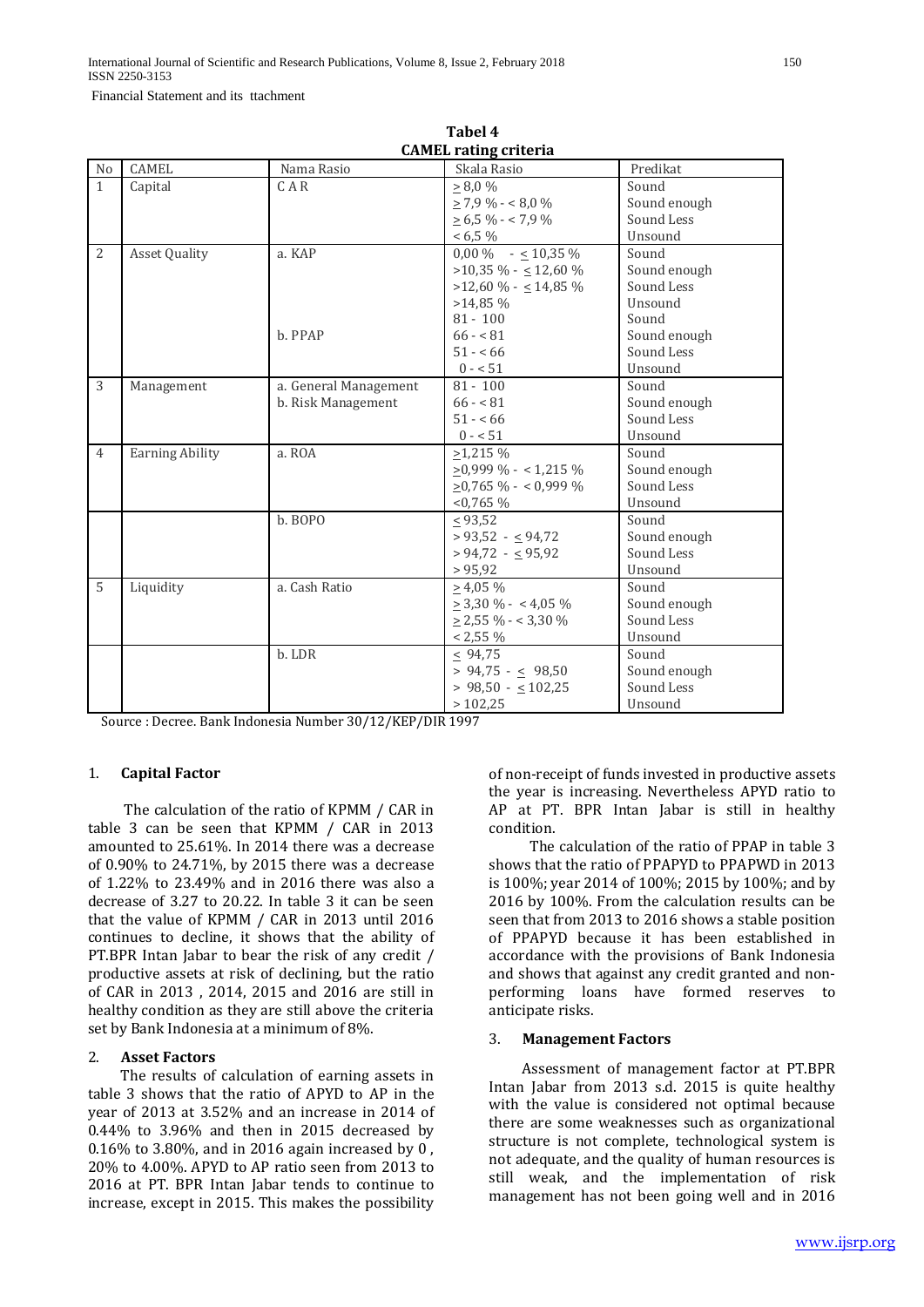there have been some improvements so that the value the management factor becomes healthy.

#### 4. Earning Factors

 The calculation of ROA ratio in table 3 shows that the ratio of ROA in 2013 amounted to 3% and a decrease in 2014 by 1% to 2.80%, then in 2015 there was a decline in return of 0.44% to 2.36% and In the

year 2016 there was an increase of 0.18%. Viewed from the table above then the profit level of PT. BPR Intan Jabar that shows the level of efficiency of the use of property of a financial institution declined, and in 2016 began to improve efficiency. Nevertheless ROA ratio at PT. BPR Intan Jabar is still in a healthy condition because the value of ROA in 2013 until 2016 is still above the standard set by Bank Indonesia.

 The calculation of BOPO ratio in table 3 shows that the ratio of BOPO in the year of 2013 is 84.31% and the increase in the year 2014 is 0.87% to 85.18%, then in the year 2015 increased by 2.14% to 87, 32%, and in 2016 decreased by 1.26%. In this ratio from 2013 to 2015 it shows that the higher percentage of BOPO ratio means that the operational cost used is higher but in 2016 it decreases, it indicates that the smaller the percentage of BOPO ratio, the better it will be on the condition of PT . BPR diamond Jabar. This is because the operational costs used are getting smaller.

Overall BOPO ratio at PT. BPR Intan Jabar is in a healthy condition, because it is above the standard set by Bank Indonesia.

## 5**. Liquidity Factors**

The calculation of bank soundness measurement based on profitability factor is divided into two namely by using cash ratio and LDR. Based on Bank Indonesia Regulation No.30 / 12 / KEP / DIR / 1997 on Bank Soundness Rating Procedure, liquidity factor is said to be healthy if it reaches CR value equal to nilai 4.05% and LDR value ≤94.75%. Measurement of bank health based on liquidity factor in PT.BPR Intan Jabar can be seen from the analysis that has been done. CR calculation based on SK DIR BI No. 30/12 / KEP / DIR / 97, then the CR on PT.BPR Diamond Jabar is on the criteria of a healthy condition. Calculation of LDR based on Decree No. DIR BI. 30/12 / KEP / DIR / 97, then the LDR on PT.BPR Intan Jabar included in the criteria of a healthy condition.

## **DISCUSSION**

## **a. Capital Factor**

 Based on Bank Indonesia Regulation No.30 / 12 / KEP / DIR / 1997 on how to appraise bank soundness, capital factor is said to be healthy when it reaches ≥8%. From the result of bank health

measurement analysis based on capital factor at PT.BPR Intan Jabar shows that PT.BPR Intan Jabar since 2013 until 2016 is in healthy condition criterion.

## **b. Asset Quality Factor**

 Based on Bank Indonesia Regulation No.30 / 12 / KEP / DIR / 1997 on Bank Rating, the productive quality asset factor APYD ratio to AP is said to be healthy if it reaches a value between 0-10.35%, and the ratio of PPAPYD against PPAPWD is said to be healthy when it reaches

value ≥81%. From the result of bank health measurement analysis based on ratio APYD to AP at PT.BPR Intan Jabar show that PT.BPR Intan Jabar is in healthy condition criterion. Then from the result of bank health measurement analysis based on PPAPYD ratio to PPAPWD at PT.BPR Intan Jabar shows that PT.BPR Intan Jabar is in healthy condition criterion.

## **c. Management Factors**

 The measurement of bank health based on Management factor at PT.BPR Intan Jabar is on the criteria of Healthy condition in 2013, 2014, and 2015, while the year 2016 is healthy. This can be seen from the analysis that has been done. Factors used to measure health in PT.BPR Intan Jabar in terms of general management and risk management management.

# **d. Earning/Rentability Factor**

Based on Bank Indonesia Regulation No.30 / 12 / KEP / DIR / 1997 on how to assess the soundness of the bank, the profitability factor is said to be healthy if it reaches the value of ROA  $\geq 1.215\%$ and BOPO ≤93,52%. Measurement of bank financial health based on profitability factor in PT.BPR Intan Jabar can be seen from the analysis that has been done. The calculation of bank soundness based on profitability factor is divided into two, that is by using ROA and BOPO. Calculation of ROA ratios based on Decree of DIR BI No. 30/12 / KEP / DIR / 97 then obtained ROA on PT.BPR Diamond Jabar is in the criteria of a healthy condition because more than 1,215%. Calculation of BOPO Ratios based on Decree No. DIR BI. 30/12 / KEP / DIR / 97, the ratio of BOPO PT.BPR Intan Jabar is in the criteria of a healthy condition because the ratio is less than 93.52%.

## **e. Liquidity Factors**

 The calculation of bank soundness based on profitability factor is divided into two, using cash ratio and LDR.Based on Bank Indonesia Regulation No.30 / 12 / KEP / DIR / 1997 on Bank Soundness Rating Procedure, liquidity factor is said to be healthy when it reaches CR of ≥4,05% and LDR value ≤94,75%. Measurement of bank health based on liquidity factor in PT.BPR Intan Jabar can be seen from the analysis that has been done. CR calculation based on SK DIR BI No. 30/12 / KEP / DIR / 97, then the CR on PT.BPRIntan Jabar is on the criteria of a healthy condition. Calculation of LDR based on Decree No. DIR BI. 30/12 / KEP / DIR / 97, then the LDR on PT.BPR Intan Jabar included in the criteria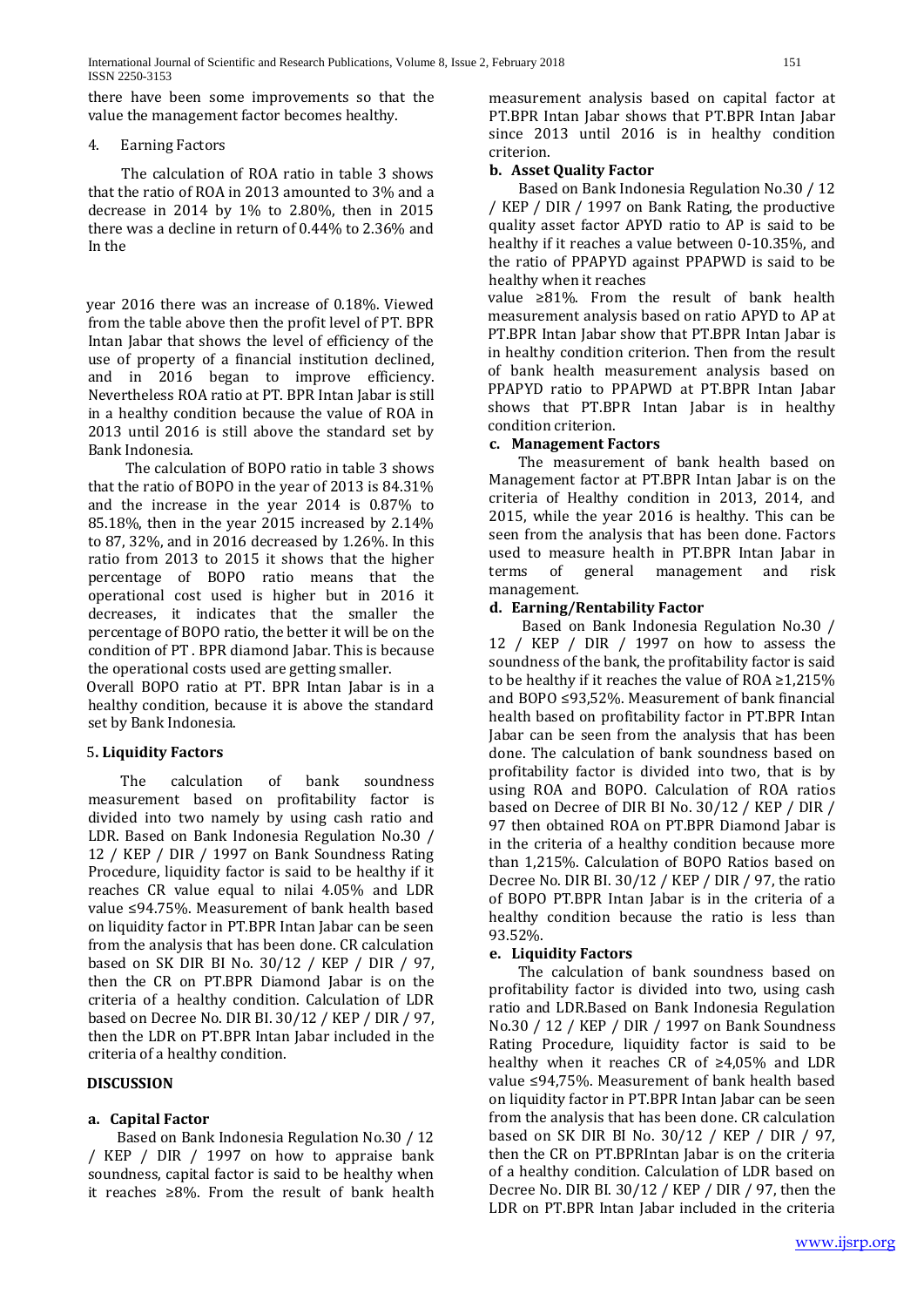of a healthy condition. Calculation of bank soundness (CAMEL) based on Decree No. DIR BI. 30/12 / KEP / DIR / 97 then the TKS at PT.BPR Intan Jabar with the value of 2013 is 91.42, Year 2014 of 92.58, Year 2015 of 93.42, and Year 2016 of 96.92 for 4 ( four) consecutive years are

in the criteria of healthy conditions because the value is more than 81 and during the period 2013- 2016 there is no violation as a reduction in the bank's health value.

### **CONCLUDE**

From the results of analysis and discussion, it can be concluded on the rating of health on PT.BPR Intan Jabar as follows:

a. The assessment of bank soundness at PT.BPR Intan Jabar year 2013-2016 based on CAMEL analysis, shows in the predicate of Sound , with credit value of 93,42 in 2011, then 93,42 in 2014, 2015 is 93,24, and 96.92 in 2016.

b. Assessment of bank soundness at PT.BPR Intan Jabar year 2013-2016 based on capital factor analysis, indicated in the predicate healthy. However, in the range of the value of the ratio achieved indicates that many assets are less productive.

c. Assessment of bank soundness at PT.BPR Intan Jabar year 2013-2016 based on Asset factor analysis which is divided into two components, namely KAP(Assets Quality) and PPAP (Provision), indicate in healthy predicate. But the increasingly large Asset Quality Ratio is an indicator that the greater the amount of risk assets. And the amount of Provision has been in accordance with the applicable provisions.

d. Assessment of bank soundness in PT.BPR Intan Jabar year 2013-2015 based on the analysis of management factors that are divided into two components, namely general management and risk management, indicate the predicate healthy enough, while in 2016 quite healthy.

e. Rating of bank soundness at PT.BPR Intan Jabar year 2013-2016 based on earnings factor analysis which is divided into ROA and REO / BOPO, indicate

**REFERENCES**

 Bank Indonesia. 1997. Circular Letter of Bank Indonesia No.30 / 3 / UPPB dated April 30, 1997 on the Method of Assessment of the Financial Rating of Commercial Banks. Jakarta.

1997. Decree of the Board of Directors of BI No.30 / 12 / KEP / DIR dated April 30, 1997 on Procedures for Rating of Bank Perkreditan RakyatCredit Rating.

 \_\_\_\_\_\_\_\_\_\_\_\_\_\_ 1993. Decree of the Board of Managing Directors of Bank Indonesia Number: 26/20 / KEP / DIR regarding the Bank's Minimum

in healthy predicate. Decreased ROA ratio is an indicator that the ability to earn profits in the last three years decreased while in 2016 experienced a pretty good improvement. While the ratio of REO / BOPO in 2016 which decreased indicates that banking management is more efficient.

Whereas in the previous year 2014, the year 2015 experienced an increase means there are inefficient costs.

f. Assessment of bank soundness at PT.BPR Intan Jabar year 2013-2016 based on analysis of liquidity factor which is divided into cash ratio and LDR ratio, indicated in the predicate healthy because it has fulfilled provision ssesuai regulator provisions that is Bank Indonesia currently switching its supervision to the Service Authority Finance (OJK).

#### **RECOMMENDATION**

1. Factors that need to be optimized are management factors where there are still weaknesses, namely the need for the development of information systems in the form of ATM networks, Internet banking and SMS banking and improving the quality of Human Resources including the quantity needed especially for employees who perform Compliance, and risk management functions.

2. The quality of productive assets, although in healthy category, but in nominal terms tends to increase, the problem of non-performing loans increases. It is necessary to get attention through the determination of the strategy of handling nonperforming loans, among others, in the form of problematic credit pens. The settlement of nonperforming loans will have a positive impact on the profit factor.

Capital Requirement on 29 May 1993

1993. Circular Letter of Bank Indonesia Number 26/2 / BPPP on the Minimum Capital Requirement for Banks for Rural Banks dated May 29, 1993.

 \_\_\_\_\_\_\_\_\_\_\_\_\_\_ 1993. Decree of the Board of Managing Directors of Bank Indonesia Number 26/22 / KEP / DIR and regarding Earning Assets Quality and Allowance for Earning Assets Losses of 29 May 1993

1993. Circular Letter of Bank Indonesia Number 26/4 / BPPP concerning Earning